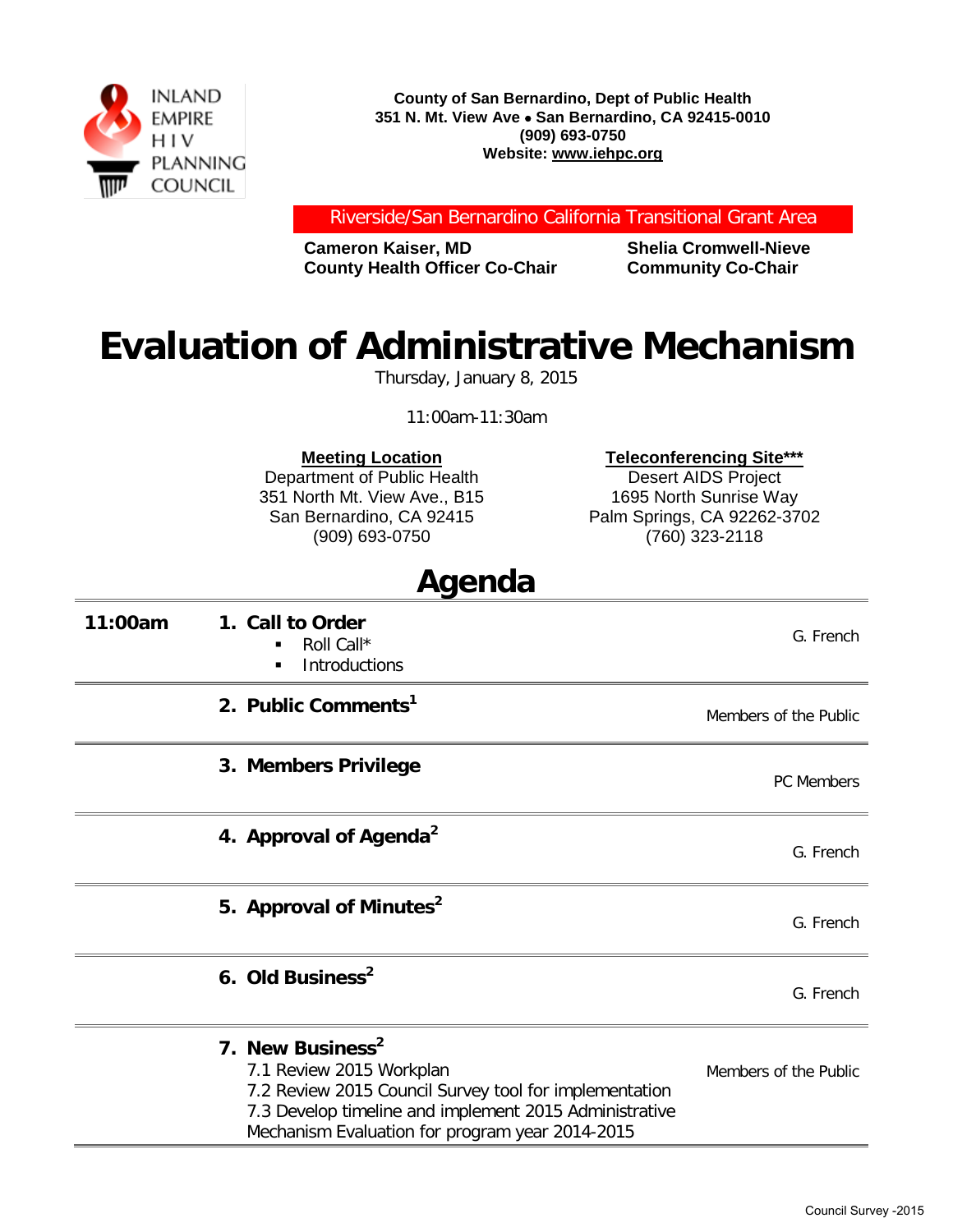|                 | 8. Public Comments <sup>1</sup>                                                                 |                   |
|-----------------|-------------------------------------------------------------------------------------------------|-------------------|
|                 | 9. Members Privilege                                                                            | PC Members        |
| 10 <sub>1</sub> | <b>Review of Action Items</b>                                                                   | PC Staff          |
| 11.             | <b>Agenda Setting for Next Meeting</b><br>March 5, 2015<br>HIV Planning Council Conference Room | <b>PC</b> Members |
| 12.             | Roll Call*                                                                                      | <b>PC Staff</b>   |

## **11:30am 13. Adjournment Community Community Community Community Community Community Community Community Community Community Community Community Community Community Community Community Community Community Community Commu**

<sup>1</sup> Public Comments: Any member of the public may address this meeting on items of interest that relate to the Ryan White CARE Act by completing a speaker slip to indicate their interest in addressing the Planning Council. A three-minute limitation will normally apply to each member of the public who wishes to comment, unless waived by the Chair.

 $<sup>2</sup>$  The agenda item may consist of a discussion and a vote. Public comments can be made prior to each Planning</sup> Council vote.

\* Members must be present at both roll calls to receive credit for meeting attendance.

\*\* Attachment was not available at time of printing, but will be available at the meeting.

Requests for special accommodations (e.g., language translation) must be received 72 hours prior to the date of the meeting. Contact PC Support at (909) 693-0750.

All meetings of the Planning Council and its committees are open to interested parties from the general public. Notices are posted in compliance with the California Brown Act. Information regarding Planning Council meetings, and/or minutes of meetings are public records and are available upon request from the Planning Council Support Staff by calling (909) 693-0750 or by visiting the website http://www.iehpc.org.

Servicios en Español: Notificación para servicios de intérprete deben de someterse setenta y dos horas de anticipo. Por favor llame (909) 693-0750.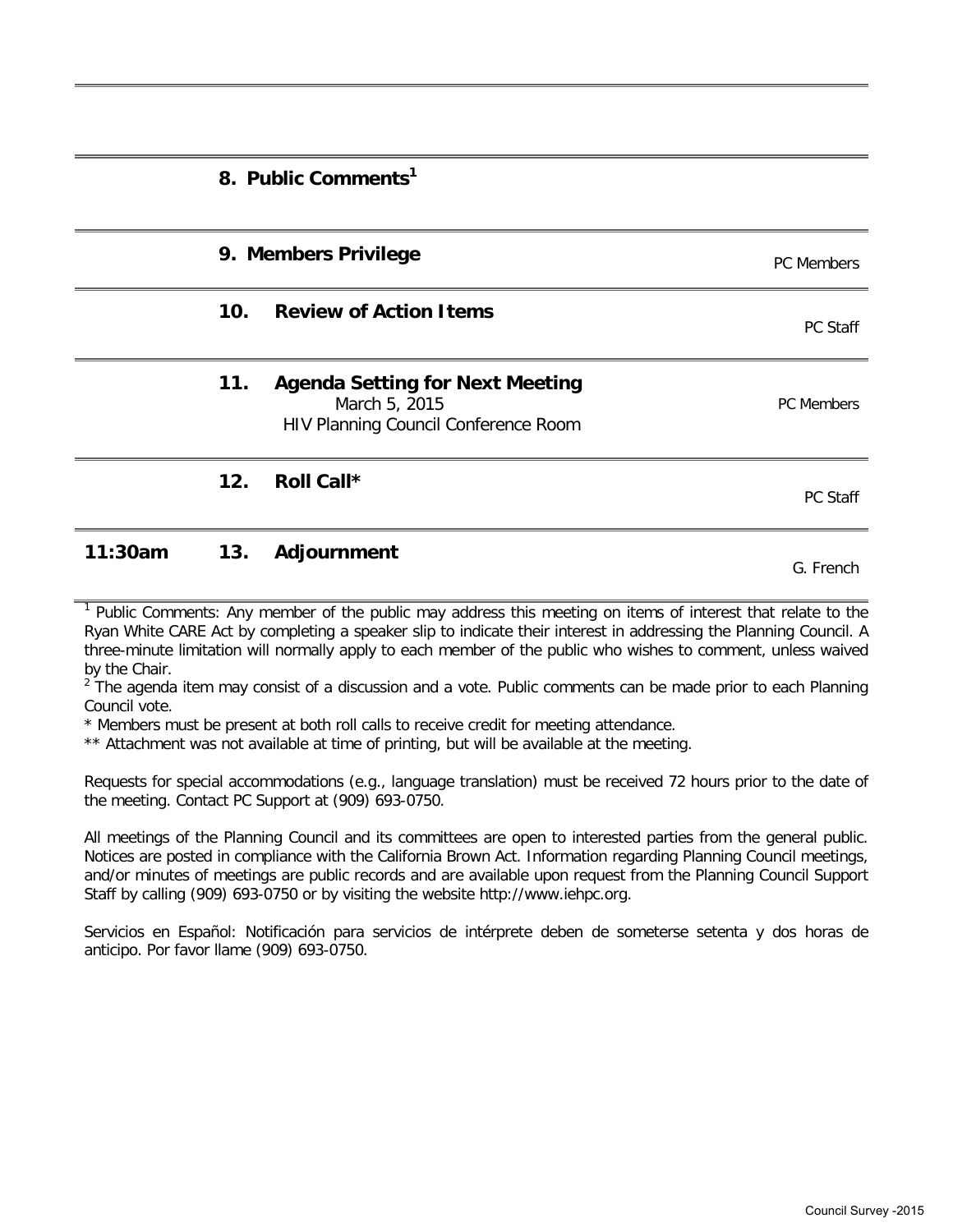The purpose of the Evaluation of Administrative Mechanism (EAM) committee is to annually review the parameters established by the Planning Council's evaluation of the Ryan White's Request for Proposal (RFP) or the Priority and Resource Allocations process. The evaluation conducted by a third party entity and is overseen by the Council's EAM committee. The committee will also evaluate the performance of the Council and Council staff in implementing and maintaining the tasks/product for the Council.

|    | Priority                                                                                                                                                                                                                                                     | Activity                                                                                                                                                                                                                                                            | Who's Responsible                                                       | Timeline                                                         | Completed<br>Y/N |
|----|--------------------------------------------------------------------------------------------------------------------------------------------------------------------------------------------------------------------------------------------------------------|---------------------------------------------------------------------------------------------------------------------------------------------------------------------------------------------------------------------------------------------------------------------|-------------------------------------------------------------------------|------------------------------------------------------------------|------------------|
| 1. | Develop the necessary<br>tools and procedures and<br>oversee the assessment<br>of the efficiency of the<br>administrative<br>mechanism of the RWP<br>(i.e. procurement and<br>contract arrangement),<br>working through and<br>reporting to the Council.     | Review and /or revise and approve existing Allocation process<br>1)<br>tool<br>Select a third party entity to conduct the evaluation<br>2)<br>Review the final report and make recommendation to Council<br>3)<br>Council Approval<br>4)                            | Committee<br><b>Council Staff</b><br>Committee<br>Council               | January 2015<br>February 2015<br>May 2015<br><b>June 2015</b>    |                  |
| 2. | Assess the overall<br>performance of the<br><b>Council and Council</b><br>activities (i.e. PRSA Data<br>Summit, committee<br>workplans, Council<br>recruitment, Needs<br>Assessment, etc.) and<br>assess staff support and<br>member commitment<br>annually. | Review and /or revise and approve Council's Responsibilities'<br>$\ket{1}$<br>Survey tool<br>Disseminate Survey tool with timeline for completion<br>2)<br>Review and assess surveys and prepare report for Council<br>3)<br>Present Survey report to Council<br>4) | Committee<br><b>Council Staff</b><br>Committee/Staff<br>Committee Chair | January 2015<br>February 2015<br><b>March 2015</b><br>April 2015 |                  |
|    |                                                                                                                                                                                                                                                              |                                                                                                                                                                                                                                                                     |                                                                         |                                                                  |                  |
|    |                                                                                                                                                                                                                                                              |                                                                                                                                                                                                                                                                     |                                                                         |                                                                  |                  |
|    |                                                                                                                                                                                                                                                              |                                                                                                                                                                                                                                                                     |                                                                         |                                                                  |                  |
|    |                                                                                                                                                                                                                                                              |                                                                                                                                                                                                                                                                     |                                                                         |                                                                  |                  |

The EAM committee will: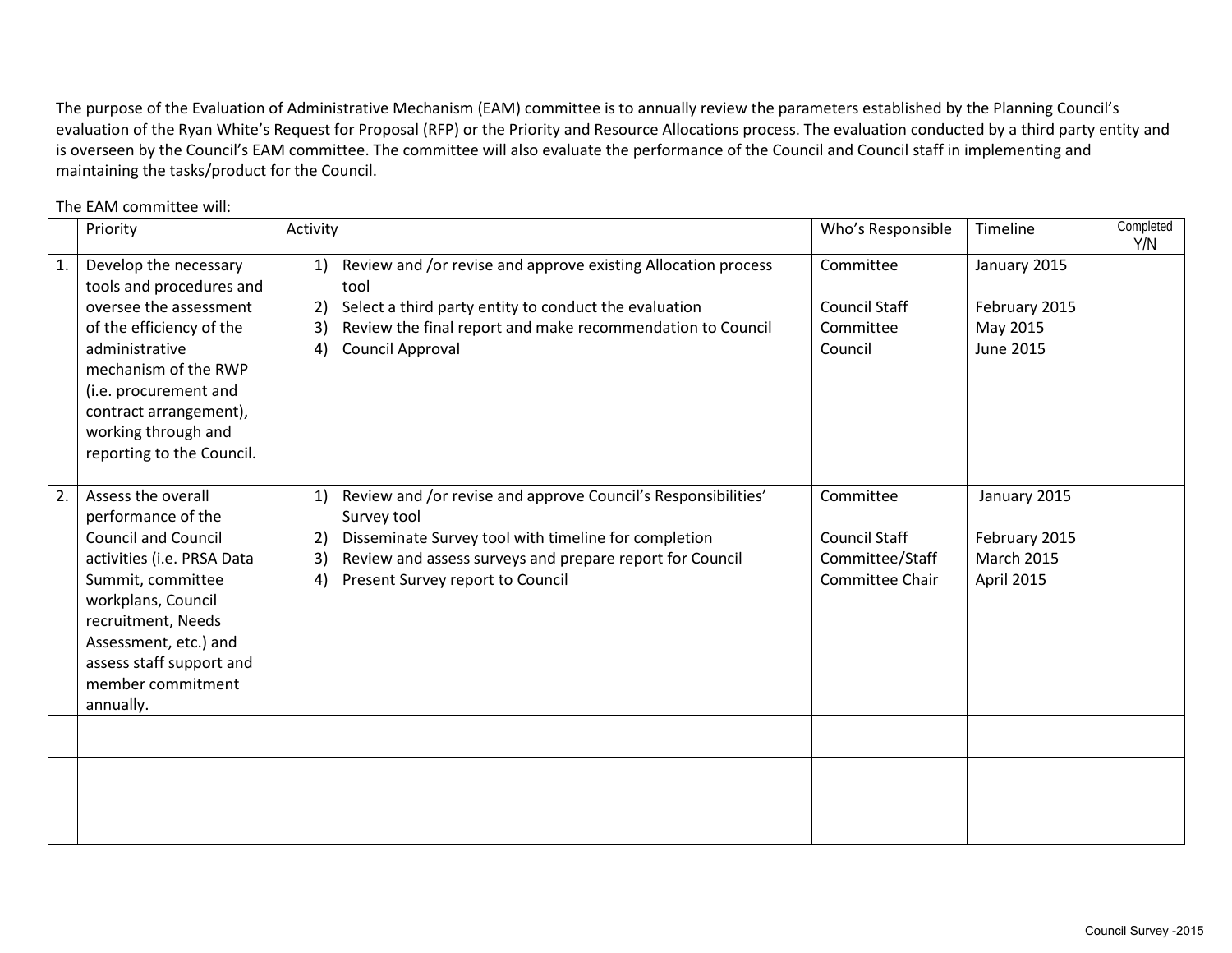Other/Notes: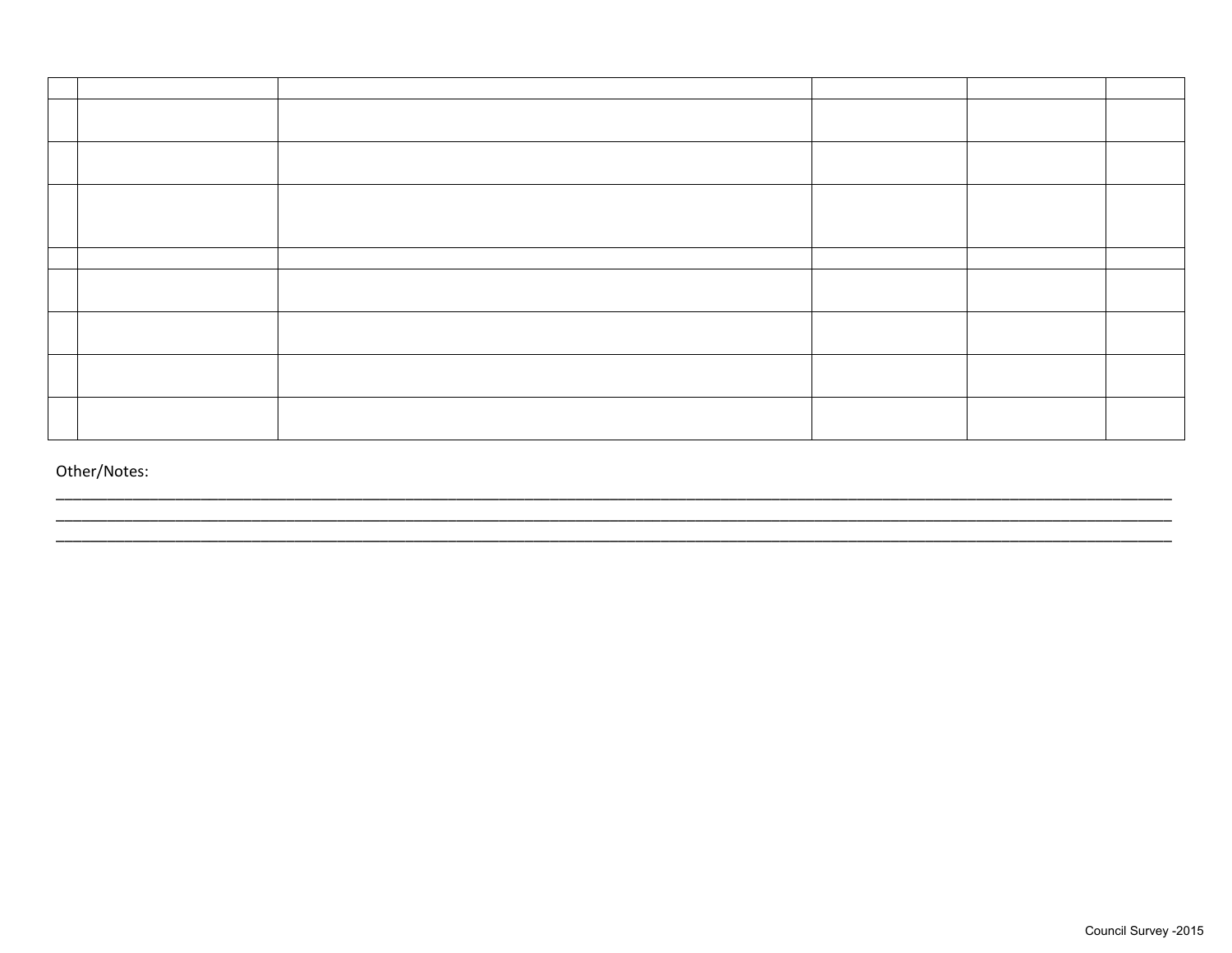| Operations             | The Council develops and maintains bylaws,<br>procedures for planning council grievance procedures,<br>conflict of interest, operations, policies and<br>procedures, procedures that ensure open meetings, and<br>an open nominations process to identify nominees.<br>Council members are trained in planning, and<br>newmembers receive orientation to their roles and<br>responsibilities and those of the grantee.                                                                                                                                                                                                                                                                                                                                                                                                                                                                                       |                         |  |
|------------------------|--------------------------------------------------------------------------------------------------------------------------------------------------------------------------------------------------------------------------------------------------------------------------------------------------------------------------------------------------------------------------------------------------------------------------------------------------------------------------------------------------------------------------------------------------------------------------------------------------------------------------------------------------------------------------------------------------------------------------------------------------------------------------------------------------------------------------------------------------------------------------------------------------------------|-------------------------|--|
| <b>Assess Needs</b>    | The Council determines how many persons living with<br>HIV disease (both HIV infection and AIDS) are in the<br>TGA through an epidemiologic profile and the needs of<br>populations living with HIV disease and the capacity of<br>the service system to meet those needs. This includes<br>determining: (1) the number, characteristics, and<br>service needs of PLWHA who know their HIV status<br>and are not in care;<br>(2) the service needs of people with PLWHA who are<br>in care, including differences in care and needs;<br>(3) the number and location of agencies providing HIV-<br>related services in the TGA;<br>(4) their capacity and capability to serve PLWHA,<br>including capacity development needs and;<br>(5) availability of other resources and how Ryan White<br>services need to work with these other services, like<br>substance abuse services and HIV prevention agencies. | $1)$ —<br>12)<br>$5)$ — |  |
| Comprehensive Planning | The Council develops a written plan that defines<br>short and long-term goals for delivering HIV                                                                                                                                                                                                                                                                                                                                                                                                                                                                                                                                                                                                                                                                                                                                                                                                             |                         |  |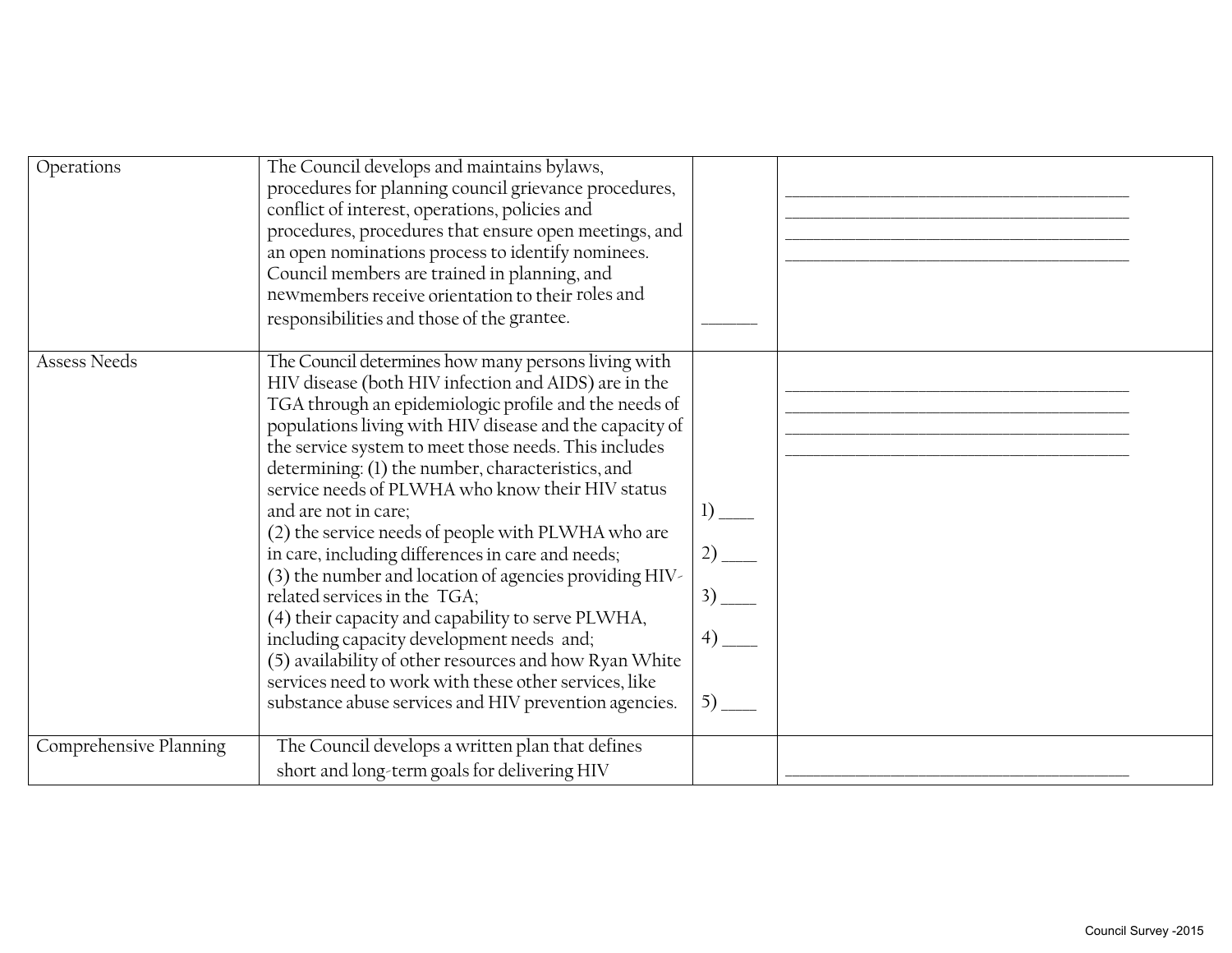|                              | services in the TGA. This plan is based, in part, on<br>the results of the needs assessment. It is used to<br>guide decisions about how to deliver HIV/AIDS<br>services for people living with HIV.                                                                                                                                                                                                                                                                                                                                                                                                                                                                                                                                                                            |                                                        |  |
|------------------------------|--------------------------------------------------------------------------------------------------------------------------------------------------------------------------------------------------------------------------------------------------------------------------------------------------------------------------------------------------------------------------------------------------------------------------------------------------------------------------------------------------------------------------------------------------------------------------------------------------------------------------------------------------------------------------------------------------------------------------------------------------------------------------------|--------------------------------------------------------|--|
| Set Priorities & Allocations | The Council makes decisions about priorities for                                                                                                                                                                                                                                                                                                                                                                                                                                                                                                                                                                                                                                                                                                                               |                                                        |  |
| Resources                    | funding based on many factors:<br>(1) the needs assessment;<br>(2) information about the most successful and<br>economical ways of providing services;<br>(3) actual cost and utilization data provided by the<br>grantee;<br>(4) priorities of people living with HIV who will use<br>services;<br>(5) making Part A funds work well with other<br>services like HIV prevention and substance abuse;<br>(6) the amount of funds from other sources like<br>Affordable Care Act, Medicaid, Medicare and;<br>(7) developing capacity for HIV services in<br>historically underserved communities.<br>The Council also allocates resources to prioritized<br>services and provides directives to the grantee on<br>how best to meet the service priorities it has<br>identified. | $1)$ —<br>$2)$ —<br>$3)$ —<br>$5)$ —<br>$rac{6}{7}$ -- |  |
|                              |                                                                                                                                                                                                                                                                                                                                                                                                                                                                                                                                                                                                                                                                                                                                                                                |                                                        |  |
| Coordinate with RWP &        | The Council ensures that Part A funds work well with                                                                                                                                                                                                                                                                                                                                                                                                                                                                                                                                                                                                                                                                                                                           |                                                        |  |
| other HIV Related Services   | other funds. Identifying what other sources of funding                                                                                                                                                                                                                                                                                                                                                                                                                                                                                                                                                                                                                                                                                                                         |                                                        |  |
|                              | exist. Participation in local and statewide coordinated                                                                                                                                                                                                                                                                                                                                                                                                                                                                                                                                                                                                                                                                                                                        |                                                        |  |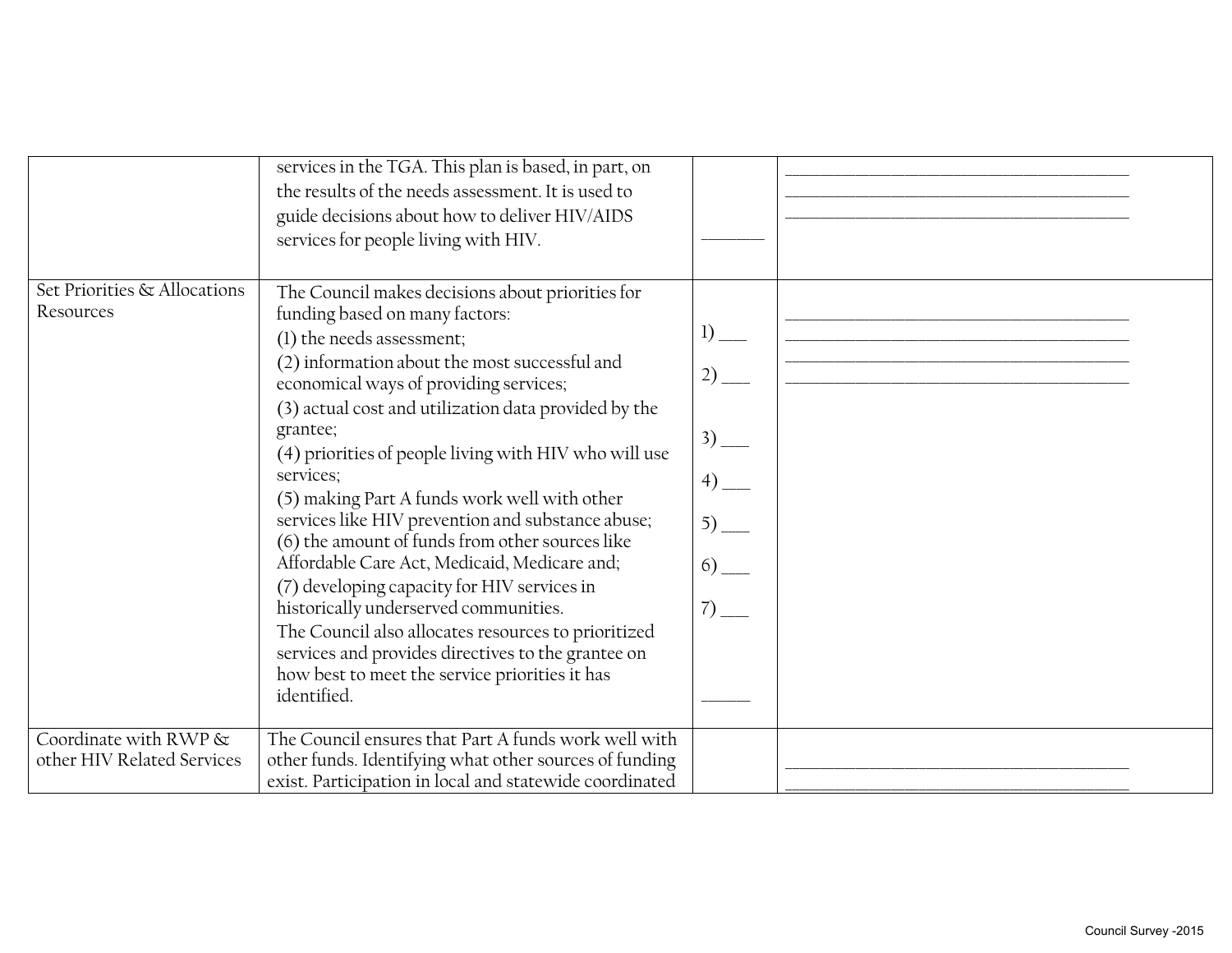|                           | efforts addressing HIV services.                            |           |  |
|---------------------------|-------------------------------------------------------------|-----------|--|
|                           |                                                             |           |  |
|                           |                                                             |           |  |
| Assess the Administrative | The Council is responsible for evaluating how well the      |           |  |
|                           |                                                             |           |  |
| Mechanism                 | grantee manages to get funds to providers. By               |           |  |
|                           | reviewing how quickly contracts with service                |           |  |
|                           | providers are signed and how long the grantee takes to      |           |  |
|                           | pay these providers. Reviewing whether the funds are        |           |  |
|                           |                                                             |           |  |
|                           | used to pay only for services that were identified as       |           |  |
|                           | priorities.                                                 |           |  |
|                           |                                                             |           |  |
| Develop standards of care | The Council develops and maintains the Standards of         |           |  |
|                           | Care to guide providers in delivering services. The         |           |  |
|                           |                                                             |           |  |
|                           | grantee uses these standards of care in monitoring          |           |  |
|                           | contractors and in determining service quality, as part     |           |  |
|                           | of its Clinical Quality Management function.                |           |  |
|                           |                                                             |           |  |
| Council Staff Support     | The Council receives guidance and support from              |           |  |
|                           |                                                             |           |  |
|                           | Council Staff specifically:                                 |           |  |
|                           | (1) Manages Council workflow, correspondence,               |           |  |
|                           | communication, and expenditures.                            | 1)        |  |
|                           | (2) Works with Council committees and with the Co-          |           |  |
|                           | Chairs to ensure compliance with HRSA requirements,         |           |  |
|                           | facilitating committee work, and providing technical        |           |  |
|                           | assistance to the Council and committees.                   |           |  |
|                           | (3) Helps the Council manage Conflict of Interest using its | $2)$ —    |  |
|                           | policies and procedures.                                    |           |  |
|                           | $(4)$ Works with committee Chairs to determine the level    | $3)$ —    |  |
|                           | and nature of support they need and arranging for it to be  |           |  |
|                           | provided.                                                   | $^{(4)}-$ |  |
|                           | (5) Provides support in streamlining and organizing the     |           |  |